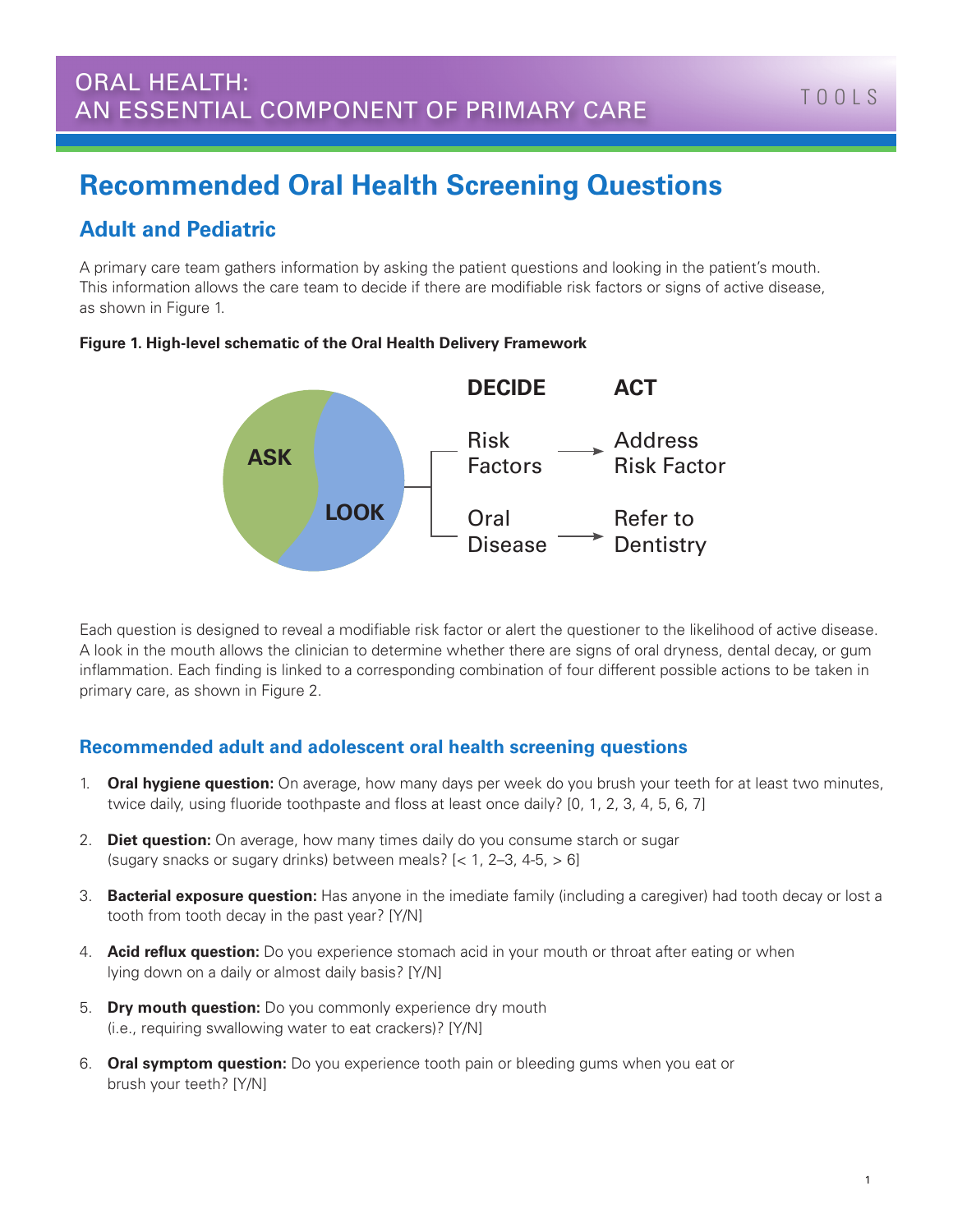## **Recommended pediatric oral health screening questions**

- 1. **Oral hygiene question:** How many days per week do you clean/brush your child's teeth, or supervise/monitor your child in brushing their teeth with fluoride toothpaste twice daily? [0, 1, 2, 3, 4, 5, 6, 7]
- 2. **Diet question:** On average, how many times daily does your child consume starch or sugar (sugary snacks or sugary drinks) between meals?  $\left[$  < 1, 2–3, 4–5,  $>$  6 $\right]$
- 3. **Bacterial exposure question:** Has anyone in the immediate family (including a caregiver) had tooth decay or lost a tooth from tooth decay in the past year? [Y/N]
- 4. **Oral symptoms question:** Does your child complain of tooth pain or have signs of bleeding gums when they eat or brush their teeth? [Y/N]

#### **Figure 2. Detailed algorithm linking information with the associated finding and corresponding treatment combination**



Positive answers to yes/no questions and positive findings on exam should result in the corresponding action. A practice will need to decide the threshold for intervention for the questions with numeric scale answers. Patients with active disease should be referred to a dentist unless they are noted as being already under active treatment for the finding.

**Tool Link:** See the [Oral Health Data Reporting Template and Run Chart tool](http://www.safetynetmedicalhome.org/sites/default/files/Oral-Health-Data-Reporting-Template-Run-Chart.xlsx) for a concise method to collect data on